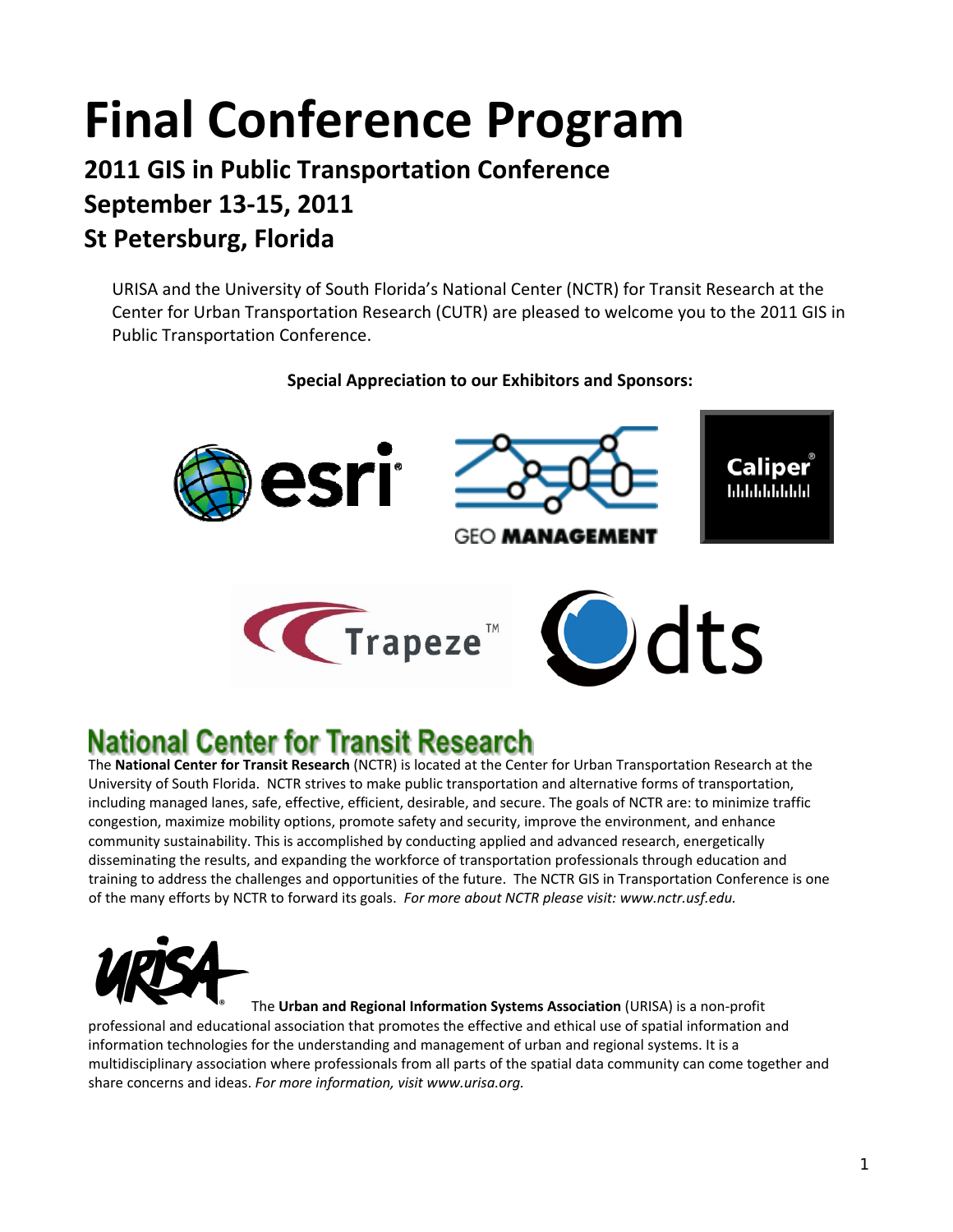# **2011 GIS in Transportation Conference Committee**

#### *Conference Co‐Chairs*

**Martin Catala**, GIS Manager, Center for Urban Transportation Research, University of Southern Florida ‐ Tampa, FL

**Amber Reep**, Program Manager, Center for Urban Transportation Research, University of Southern Florida ‐ Tampa, FL

**Brian Bollas, GISP**, Parsons Brinkerhoff ‐ Tampa, FL

**Elizabeth Donahue**, Chicago Transit Authority ‐ Chicago, IL

**Greg Ferrara**, North Carolina State University‐ Raleigh, NC

**Larry Harman**, GeoGraphics Laboratory ‐ Bridgewater, MA

**Dennis Hinebaugh**, National Center for Transit Research ‐ Tampa, FL

**Allen Ibaugh, GISP**, Data Transfer Solutions ‐ Orlando, FL

**Anurag Mehta**, Washington Metropolitan Area Transit Authority ‐ Washington, DC

**Glenn Newman**, New Jersey Transit ‐ Newark, NJ

**Will Walter, GISP**, Atkins Global ‐ Tampa, FL

**Kirk Weaver, PMP, GISP**, Michael Baker Jr. ‐ Hamilton, NJ

**Ed Wells, GISP**, Washington Metropolitan Area Transit Authority ‐ Washington, DC

# **Conference‐at‐a‐Glance**

#### **Tuesday, September 13, 2011**

*Pre‐Conference Workshops:*

- GIS Program Management
- Asset Management: Planning, Strategy & Implementation

#### **Wednesday, September 14, 2011**

- Keynote Address
- **Exhibits**
- Educational Sessions
- Networking Reception

#### **Thursday, September 15, 2011**

- General Session
- **Exhibits**
- Conference Luncheon
- Educational Sessions
- Closing Plenary Session

# **Mark Your Calendar!**



**November 1‐4, 2011 Indianapolis, Indiana [www.gis](http://www.gis-pro.org/)‐pro.org**

**Registration hours are as follows:** Tuesday, September 13: 7:30 AM – 5:00 PM Wednesday, September 14: 7:30 AM – 5:00 PM Thursday, September 15: 8:00 AM – 1:30 PM

GISCI Certification points earned for attending one workshop and this conference = 0.5 GISCI education points. Moderators, presenters and committee members earn contribution points.**ps**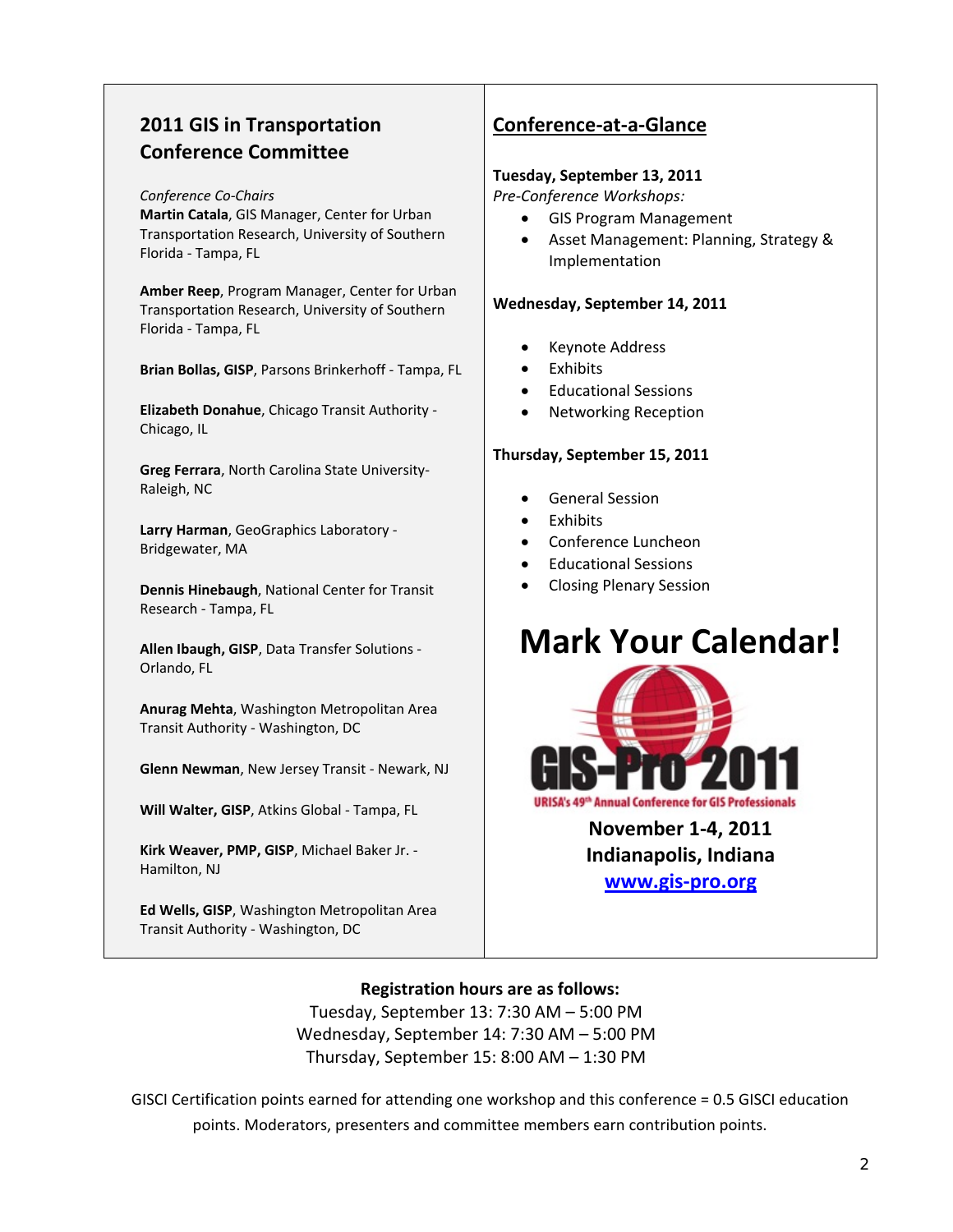#### **Pre‐Conference Attendee List (***as of September 2, 2011***)**

#### **A**

Elizabeth Alden ‐ Hillsborough County, Tampa, FL Carl Anderson, GISP ‐ Spatial Focus Inc, Sarasota, FL Christopher Andrews, GISP ‐ Autodesk, San Rafael, CA Aaron Atrim ‐ Trillium Solutions Inc, Portland, OR Robert Austin, GISP ‐ City of Tampa, Tampa, FL

#### **B**

Sean Barbeau ‐ USF Center for Urban Transportation Research, Tampa, FL Heather Bates ‐ Greater Cleveland Regional Transit Authority, Cleveland, OH Keanan Bell ‐ WRScompass, Valrico, FL Dennis Bloom ‐ Intercity Transit, Olympia, WA Brian Bollas, GISP ‐ PB Americas, Inc, Tampa, FL Jonathan Brooks ‐ Texas Transportation Institute: Transit Mobility, Houston, TX Rodney Bunner ‐ USF Center for Urban Transportation Research, Tampa, FL Nathan Byerly ‐ Genentech, San Francisco, CA

#### **C**

Martin Catala ‐ USF Center for Urban Transportation Research, Tampa, FL Vickie Chachere ‐ USF Center for Urban Transportation Research, Tampa, FL Christopher Cochran ‐ USF Center for Urban Transportation Research, Tampa, FL Ellen Currier ‐ Lane Council of Governments, Eugene, OR

#### **D**

Richard DesGroseilliers, GISP ‐ City of Morristown, Morristown, TN

**E** David Emory ‐ OpenPlans, Atlanta, GA

#### **F**

Wes Flack ‐ US Census Bureau, Washington, DC Jennifer Flynn ‐ USF Center for Urban Transportation Research, Tampa, FL James Fogarty ‐ Hillsborough Area Regional Transit, Tampa, FL **G**

Gerald Gawaldo, GISP ‐ Palm Beach County, West Palm Beach, FL Matthew Graham ‐ US Census Bureau, Mount Rainier, MD

#### **H**

Tony Hanberg ‐ Resource Systems Group, Lebanon, NH Shannon Haney ‐ Hillsborough Area Regional Transit, Tampa, FL Dan Hardy - Hillsborough County, Tampa, FL Elizabeth Hubbert ‐ Pinellas County, Palm Harbor, FL Robert Hudson, GISP ‐ Photo Science Inc, Saint Petersburg, FL

#### **I**

Anneka Imkamp – Nelson/Nygaard Consulting, San Francisco, CA Steve Isenogle - National Geospatial-Intelligence Agency, Arnold, MO Thomas Israelsen ‐ Rapidis, Charlottenlund, Denmark

#### **K**

Ajay Krishnapillai, GISP ‐ ETM Inc, Saint Augustine, FL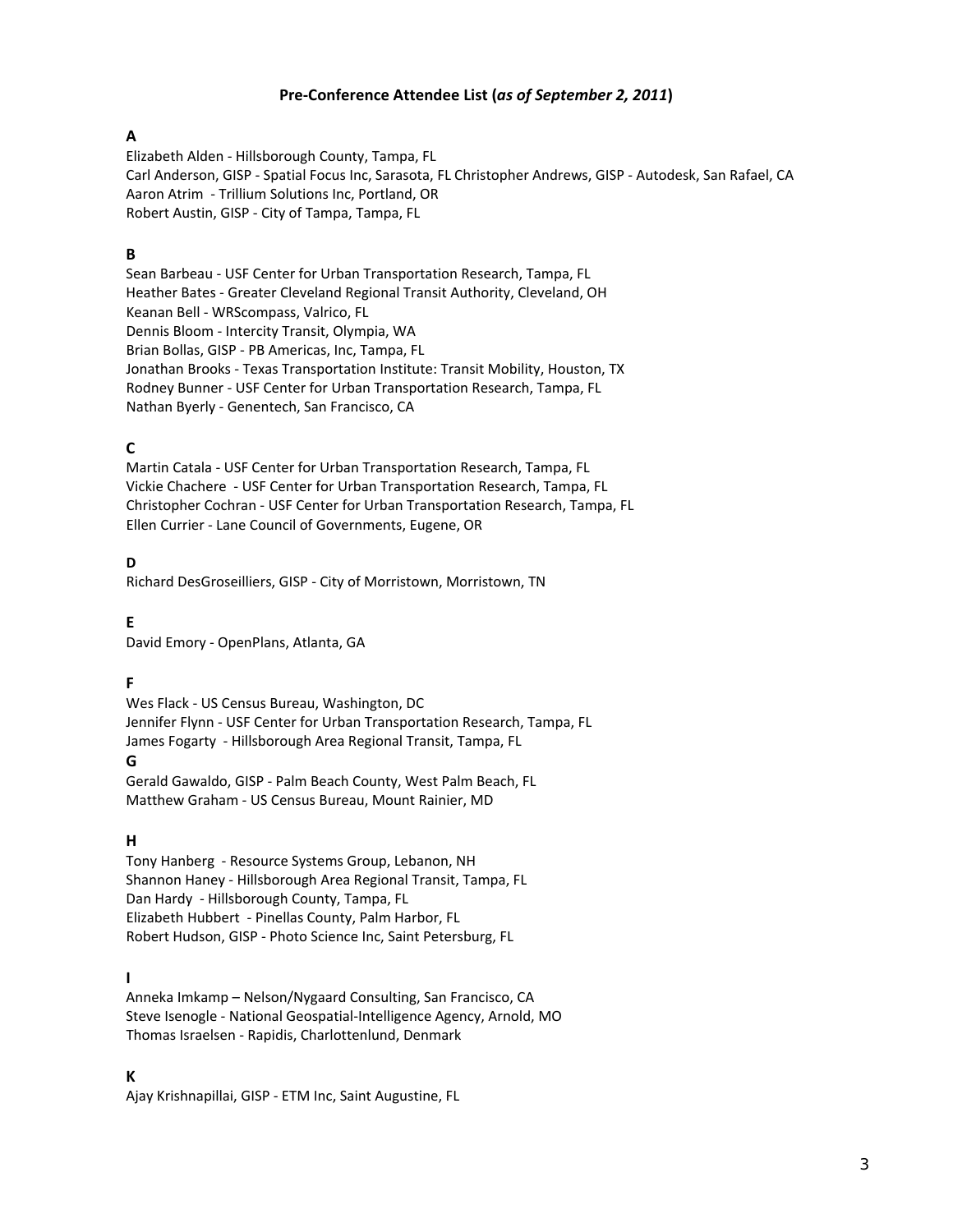**L**

Jim Lam ‐ Caliper Corporation, Newton, MA

#### **M**

Anurag Mehta ‐ Washington Metropolitan Area Transit Authority, Washington, DC Sakshi Mehta ‐ Washington Metropolitan Area Transit Authority, Washington, DC Maaza Mekuria ‐ ADEC, San Jose, CA Amr Mohammed ‐ Morrison Hershfield Limited, Ottawa, ON – Canada Elad Mokadi ‐ University of Cincinnati, Cincinnati, OH Marsha Moore ‐ MV Transporation Technologies, Inc., Fairfield, CA Jakob Mortensen ‐ GeoManagement, Charlottenlund, ‐ Denmark Elaine Myrakami ‐ Federal Highway Administration, Seattle, WA

#### **P**

Tom Palazzolo - National Geospatial-Intelligence Agency (NGA), Alton, IL Victoria Perks ‐ USF Center for Urban Transportation Research, Tampa, FL Joachim Pfeiffer ‐ CH2M HILL, San Francisco, CA Ernestine Phelps ‐ Columbia County, Evans, GA

#### **R**

Andres Rabinowicz ‐ Caliper Corporation, Newton, MA Bindu Ravi ‐ ETM Inc, Saint Augustine, FL Steven Reader – University of South Florida, Department of Geography, Tampa, FL Amber Reep - USF Center for Urban Transportation Research, Tampa, FL Keith Reynolds ‐ Brandon, FL Dave Rynerson - New Jersey Transit, Newark, NJ

#### **S**

Colleen Schelde ‐ GeoManagement A/S, Charlottenlund, Denmark Jeff Schenck ‐ Lane Council of Government, Eugene, OR Jesse Simon ‐ Los Angeles County Metropolitan Transportation Authority, Los Angeles, CA Hersh Singh - RTA, Chicago, IL Howard Slavin - Caliper Corporation, Newton, MA Jeremy Smith ‐ Esri, Redlands, CA Larry Solien, GISP ‐ Pinellas County Public Works, Clearwater, FL Bruce Spear ‐ Cambridge Systematics, Cambridge, MA Laurence Spear, GISP ‐ University of New Mexico, Albuquerque, NM George Sprehn ‐ G W Sprehn, Fort Myers, FL David Stroud ‐ Reynolds Smith and Hills, Jacksonville, FL Constanza Suarez ‐ BasLee Engineering Solutions, Tampa, FL Jon Sullivan ‐ Rockford Mass Transit District, Medford, OR

#### **T**

Brad Thompson‐Regional Transportation Authority, Chicago, IL Adie Tomer ‐ The Brookings Institution, Washington, DC

#### **V**

Anthony Vallone ‐ Sarasota County Area Transit (SCAT), Sarasota, FL Rebecca Varin Cipriani, GISP ‐ City of Colorado Springs, Colorado Springs, CO Joel Volinski ‐ National Center for Transit Research, Tampa, FL

#### **W**

Kirk Weaver, GISP ‐ Michael Baker Jr Inc, Hamilton, NJ Kevin Webb ‐ OpenPlans, New York, NY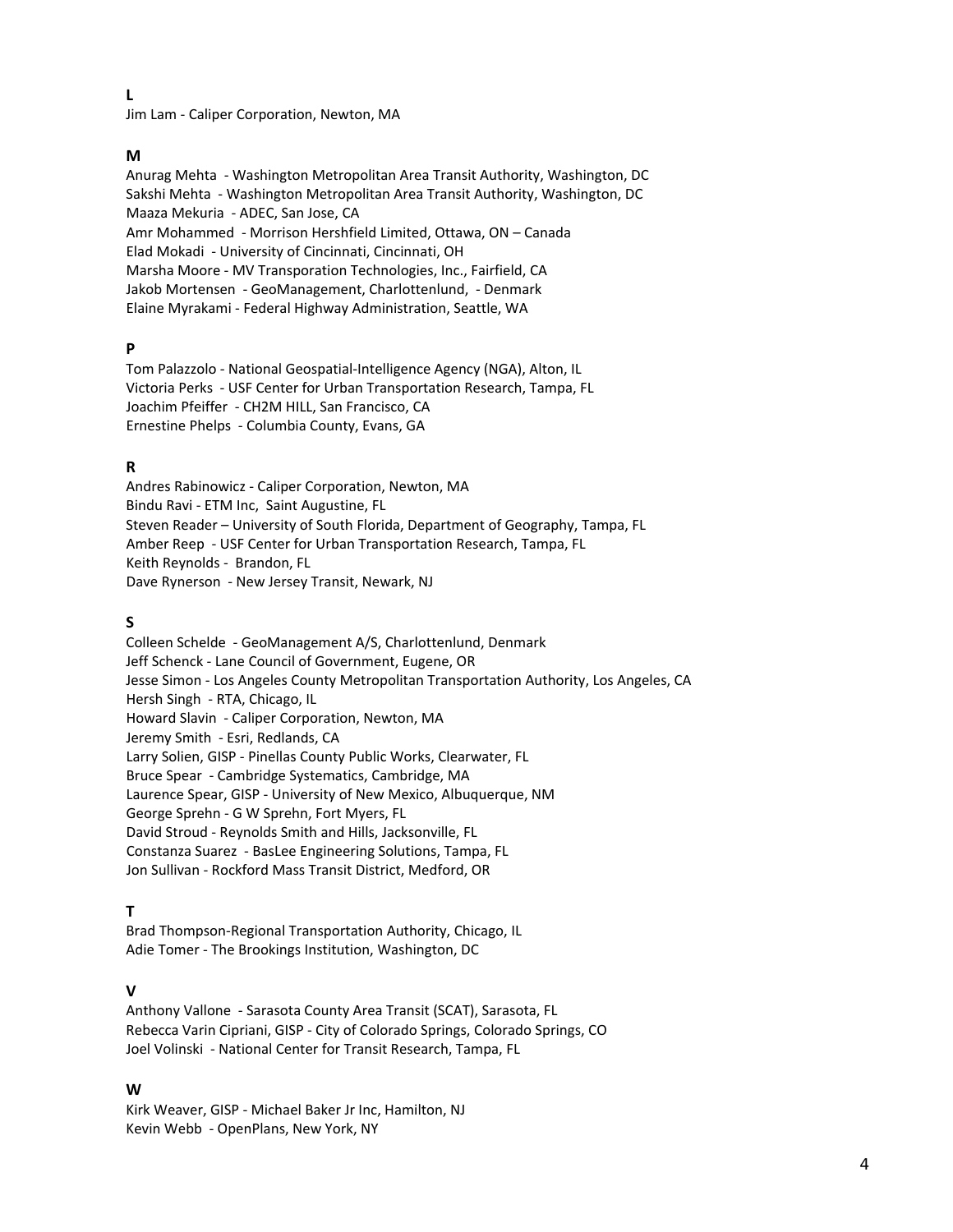Penelope Weinberger ‐ AASHTO, Washington, DC Ed Wells, GISP ‐ Washington Metropolitan Area Transit Authority, University Park, MD Debbie Willis ‐ St John County, Saint Augustine, FL Debra Woodward ‐ Pinellas Suncoast Transit Authority, Saint Petersburg, FL

### **Preconference Workshops Tuesday, September 13, 2011 8:30 AM – 5:00 PM**

Begin the 2011 GIS in Public Transportation Conference by taking a URISA Certified Workshop. These full‐day courses run from 8:30 a.m. to 5:00 p.m. with a ninety minute break for lunch (not provided). If you pre‐registered for a workshop, a workshop ticket was included in your registration materials. If you did not pre-register for a workshop, please check at the registration desk for availability.

#### **Asset Management: Planning, Strategy, and Implementation**

*Instructor: Allen Ibaugh, GISP, Data Transfer Solutions, Orlando, FL Room: Skyway/Pier*

Public and private agencies face continuous challenges to accomplish more with less as increases in demand, regulatory requirements, infrastructure deterioration, and political and economic forces have significantly outpaced increases in capital and operating budgets. Many of these agencies are turning to Asset Management to cope with these challenges and improve business performance and effectiveness. This workshop will focus on several aspects of developing an asset management system that could help improve performance, reduce long‐ term costs, and maximize return on investment in infrastructure assets.

Specific topics include:

- Strategy and Planning
- Data Collection Methods
- Software Solutions
- Information Management and Decision Support Tools
- Evaluation and Performance Measures
- GASB34 Reporting
- Life Cycle Costs

#### **GIS Program Management**

*Instructor: Ed Wells, GISP, Washington Metropolitan Area Transit Authority ‐ Washington, DC Room: Bayboro*

Today, most government organizations have some type of GIS programs in place. They vary from being in their early stages, to the rebuilding or tuning‐up phase, to being completed changed as new technologies and applications emerge. This workshop is designed to provide guidelines for managing your GIS program. It will look at the various organizational and technical issues program managers must address in order to develop a successful GIS program.

The discussions will include managing all aspects of a GIS program from staffing and budgeting to procuring technology and working with vendors. A variety of real world examples will be presented showing a range of GIS programs and their implementations. This course presents an overview of successful and unsuccessful techniques for implementing GIS.

Specific topics include:

- Program development
- Project management techniques
- Budgeting
- Staffing
- Sustaining program support
- And managing consultants and vendors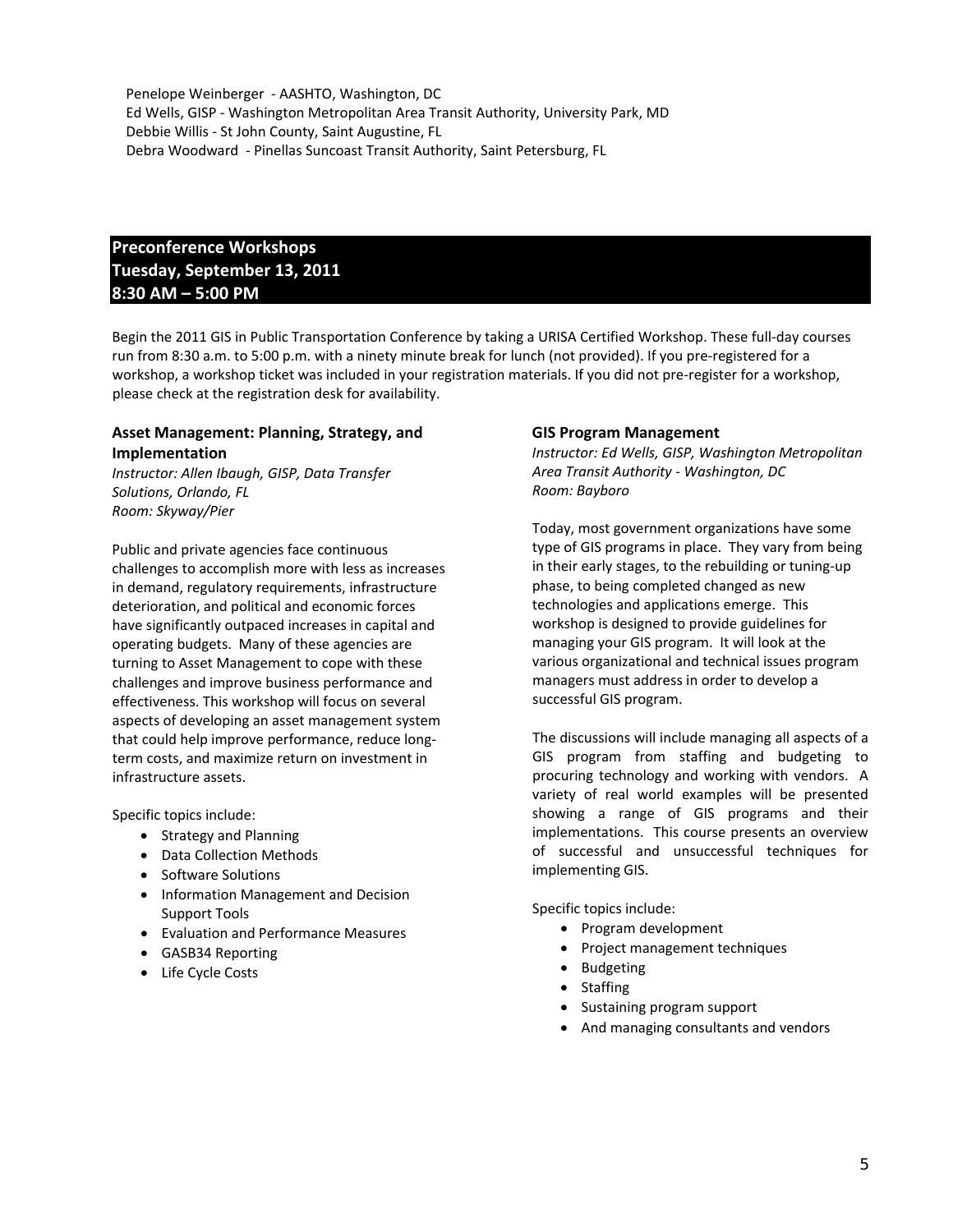#### **8:30 – 9:30 AM Welcome & Keynote Address Room: Grand Bay Ballroom**

Conference Co‐Chair, Martin Catala, will welcome attendees and point out conference highlights. Ed Wells, past President of URISA, will also share some thoughts about the conference and its importance. We are honored to welcome Adie Tomer as the opening keynote speaker at the GIS in Public Transportation Conference.



**Adie Tomer, Senior Research Analyst, Metropolitan Policy Program, Brookings Institution, Washington, DC**

#### **Missed Opportunity: Transit and Jobs in Metropolitan America**

Against the backdrop of rising gas prices, growing suburban poverty, continued sprawl and uneven transit availability in cities and suburbs, the Metropolitan Policy Program at the Brookings Institution has completed a first‐of‐its‐kind analysis that shows how transit systems link workers to jobs in metropolitan America. The analysis covers 371 transit agencies in the 100 largest U.S. metro areas, and provides information that can inform critical policy and investment decisions at a time of scarce public and private resources.

*Adie Tomer is a Senior Research Analyst at the Brookings Metropolitan Policy Program. His work primarily focuses on metropolitan transportation and infrastructure issues. Working under the Metro Program's Infrastructure Initiative, Adie's detailed work includes multimodal travel trends and spatial analyses. His work in the field has been cited in national publications and local papers in over 100 metropolitan areas. He also blogs regularly at the New Republic.* 

*Prior to work at Brookings, Adie was a Senior Analyst at the New York County District Attorney's Office*

*where he advised Senior Executives on policy‐ relevant matters and operational business decisions.*

*He holds a Master's in Public Policy from American University and a B.A. from the University of Florida. His sporting allegiance remains with the Gators.*

#### **9:30 AM – 6:00 PM Exhibit Hours – Grand Bay Ballroom**

Exhibits will open following the keynote address until 6:00 PM today. Be sure to spend time learning about the products and services that each company offers to help you exceed your agency's expectations.

**We sincerely appreciate the participation of the exhibitors. Without their support, we would not be able to present this conference.**

#### **9:30 – 10:30 AM – Refreshment Break**

Following the opening session, enjoy a coffee break in the Exhibit area.

#### **Educational Sessions 10:30 AM – 12:00 Noon**

*You may choose to attend sessions in one program track or may decide to attend a variety of sessions in different tracks. You are not required to register for specific sessions and are encouraged to plan your conference based upon your specific interests and needs. Sessions are described below, with specific presentation titles and presenters listed within each session.*

#### **Management and Policy Room: Harborview**

This session focuses on the role of GIS in critical management and policy making, and using GIS to analyze demographic and spatial relationships that impact bus ridership using ArcGIS Business Analyst.

*Moderator: Brian J. Bollas, GISP, PB Americas, Inc., Tampa, FL*

- Making the Case for Transit with Maps *Beth Alden, AICP, Hillsborough County, Tampa, FL*
- Analysis of Key Employee Demographic and Special Relationships Impacting Commutes *Nathan Byerly, GenenTech, South San Francisco, CA*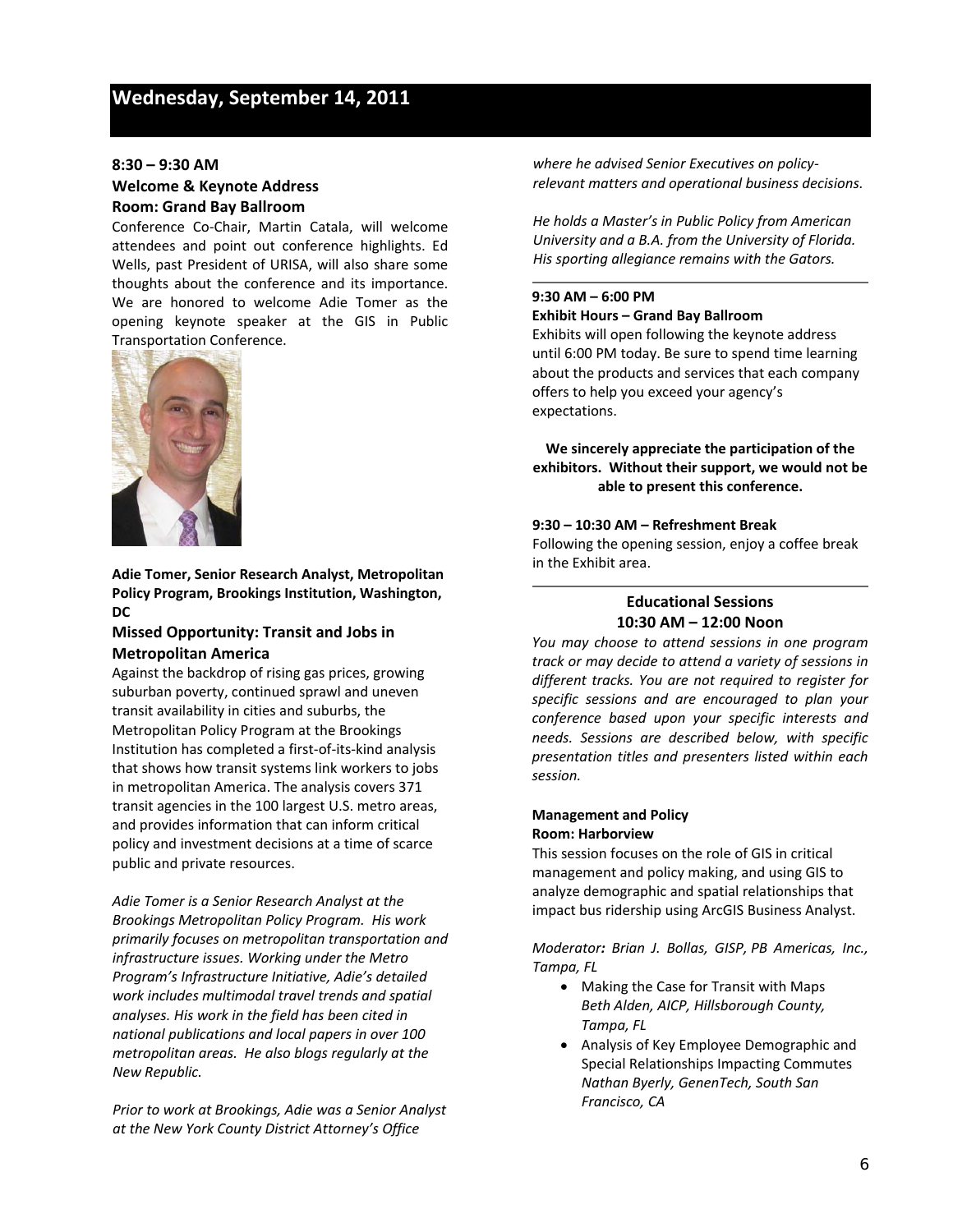### **Applications**

#### **Room: Skyway/Pier**

This breakout session features three speakers that will present the latest in applications development for data management; mapping and presenting spatial and temporal information; and the integration of real-time data and web-based transit planners.

*Moderator: Kirk Weaver PMP, GISP, Michael Baker Jr, Inc, Hamilton, NJ*

- Visualizing Transportation Planning Through Web‐Based Mapping *Ellen Currier and Jeff Schenck, Lane Council of Governments, Eugene, OR*
- Building Better Transit Information: Maps *James Fogarty, Hillsborough Area Regional Transit, Tampa, FL*
- GIS for the Transit Rider (101) *Gerald Gawaldo, GISP, MBA, Palm Tran, West Palm Beach, FL*

#### **Data**

#### **Room: Bayboro**

This session will focus on the role of enterprise architecture in managing all aspects of high‐speed transportation networks and the development of new methodologies for generating Origin/Destination matrices from smart card transactions within a transit system.

*Moderator: Chris Andrews, GISP, Autodesk, San Rafael, CA*

- Enterprise Architecture for Infrastructure Network and Performance Metrics *Ajay Krishnapillai, GISP and Bindu Ravi, GISP, St Augustine, FL*
- Origin/Destination Applications from Smart Card Data

*Jesse Simon, PhD, LACMTA, Los Angeles, CA*

- GIS Data in Real Time Transit Management Systems *Joachim Pfeiffer, CH2M Hill, San Francisco,*
	- *CA*

#### **Educational Sessions 1:30 – 3:00 PM**

#### **Multimodal Planning Room: Harborview**

The speakers in this session will present their research on integrated systems planning and the role of open data in the development of multimodal trip planning.

*Moderator: Gerald Gawaldo, GISP, MBA, Palm Tran, West Palm Beach, FL*

- Integrated Systems Planning *David Stroud, PE, AICP, Reynolds Smith and Hills, Jacksonville, FL*
- Using Open Data to Develop Multimodal Trip Planners for Livable Communities *Sean J. Barbeau, Center for Urban Transportation Research, University of South Florida, Tampa, FL*
- Integrated Transit Planning with TransMap *Brian Sovik, GISP, Data Transfer Solutions, Orlando, FL*

#### **Census Data Products Room: Skyway/Pier**

Learn about the latest applications of U.S. Census Data in transit planning, analysis, and application development.

*Moderator: Elaine Murakami, FHWA, Seattle, WA*

- An Overview of the CTPP *Penelope Weinberger, American Association of State Highway and Transportation (AASHTO), Washington, DC*
- Census Data for Transportation *Wes Flack, US Census Bureau, Atlanta, GA*
- Census Longitudinal Employment Dynamics and Transportation Planning *Matthew Graham, US Census Bureau, Washington, DC*

**3:00 – 3:30 PM Refreshment Break in Exhibit Hall**

#### **12:00 Noon – 1:30 PM Lunch Break & Exhibits**

Lunch is not hosted today; however there is a restaurant in the hotel and several options within the immediate area outside of the Hotel property.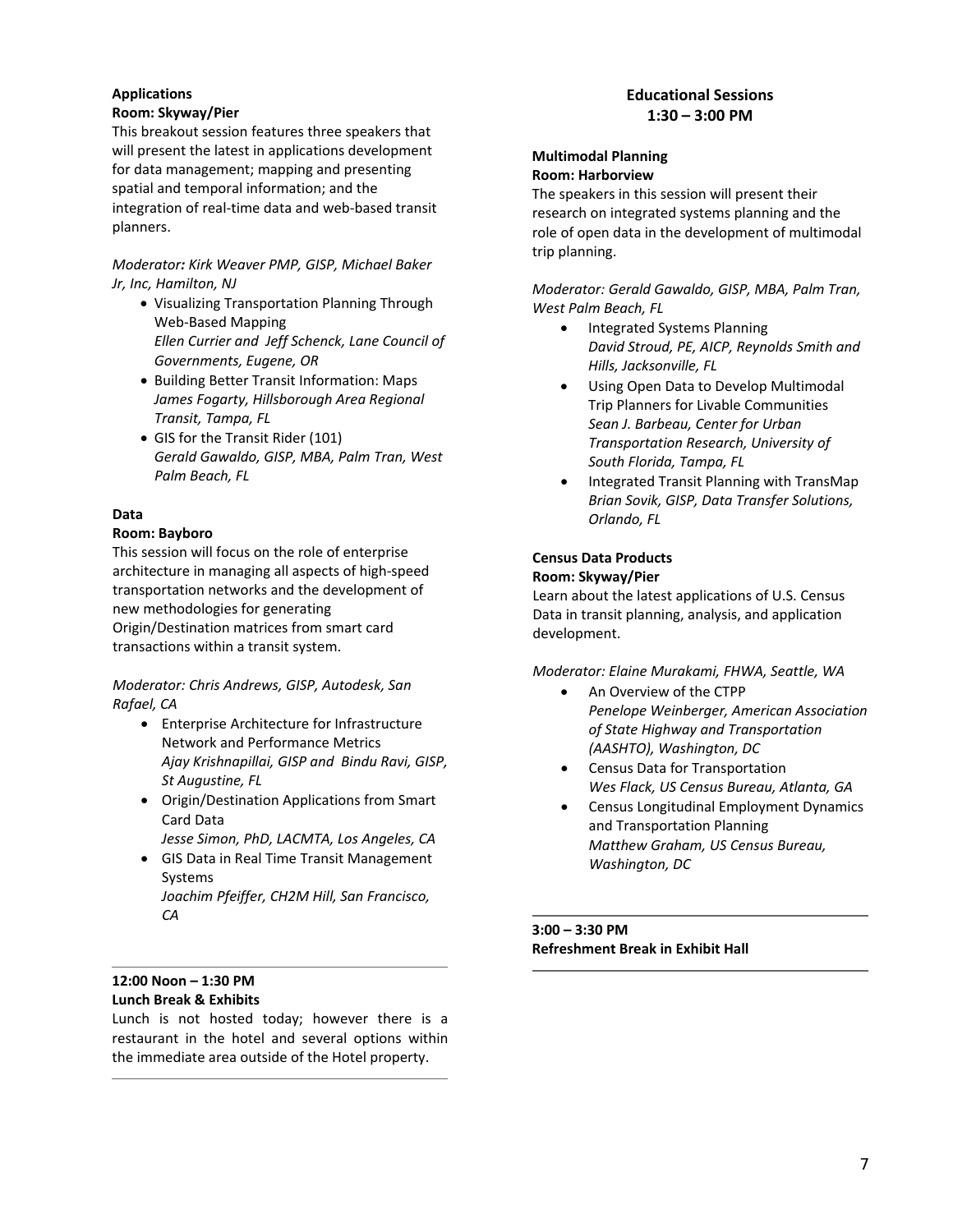#### **Educational Sessions 3:30 – 5:00 PM**

#### **Rural and ADA Tools Room: Harborview**

This session focuses on the new tools addressing access for rural transit riders and ADA standards in accessibility for impaired riders (specifically visually impaired) and the effectiveness of travel assistance programs.

#### *Moderator: Richard DesGroseilliers, GISP, City of Morristown, Morristown, TN*

- Evaluating the Effectiveness of the Travel Assistance Device (TAD) on the Bus Riding Behavior of Individuals with Disabilities *Arica Bolechala, University of South Florida, Tampa, FL*
- Connecting Rural and Urban Communities with a Multistate Trip Planner *Tony Hanberg, Resource Systems Group, Inc., Lebanon, NH*

#### **Leveraging and Management of Bus Stops Room: Skyway/Pier**

This session highlights the latest techniques in leveraging the spatial, temporal, and informational data provided by existing bus stops in safety, improved transit management, and optimization analysis.

#### *Moderator: Rebecca Varin Cipriani, GISP, City of Colorado Springs, CO*

- WMATA Bus Stop Management *Sakshi Mehta, Washington Metropolitan Area Transit Authority (WMATA), Washington DC*
- Using Transit Locations for Pedestrian Safety Analysis *Kirk Weaver PMP, GISP, Michael Baker Jr, Inc, Hamilton , NJ*
- Comparison of Analyst Stops Spacing Results Against an Optimization Method *Maaza Mekuria, PhD, PE, PTOE, ADEC/MTI, San Jose, TX*

#### **Bus Rapid Transit (BRT) Room: Bayboro**

Speakers in this session will present research in BRT impacts on property value, transit accessibility, and the role of GIS in identifying BRT corridors.

*Moderator: Brian J. Bollas, GISP, PB Americas, Inc., Tampa, FL*

- Land Use Impacts of Bus Rapid Transit (BRT): The Boston Silver Line *Victoria Perk, Center for Urban Transportation Research, Tampa, FL Steven Reader, Ph.D., Department of Geography, University of South Florida, Tampa, FL*
- BRT's Impact on Transit Accessibility *Jennifer Flynn, Center for Urban Transportation Research, Tampa, FL*

#### **5:00 – 6:00 PM Networking Reception Room: Grand Bay Ballroom**

Take advantage of this time to relax, enjoy some appetizers and refreshments, and make plans with your fellow attendees to check out the sites in St. Pete!

### **Tomorrow's general session begins promptly at 8:30 AM… see you then!**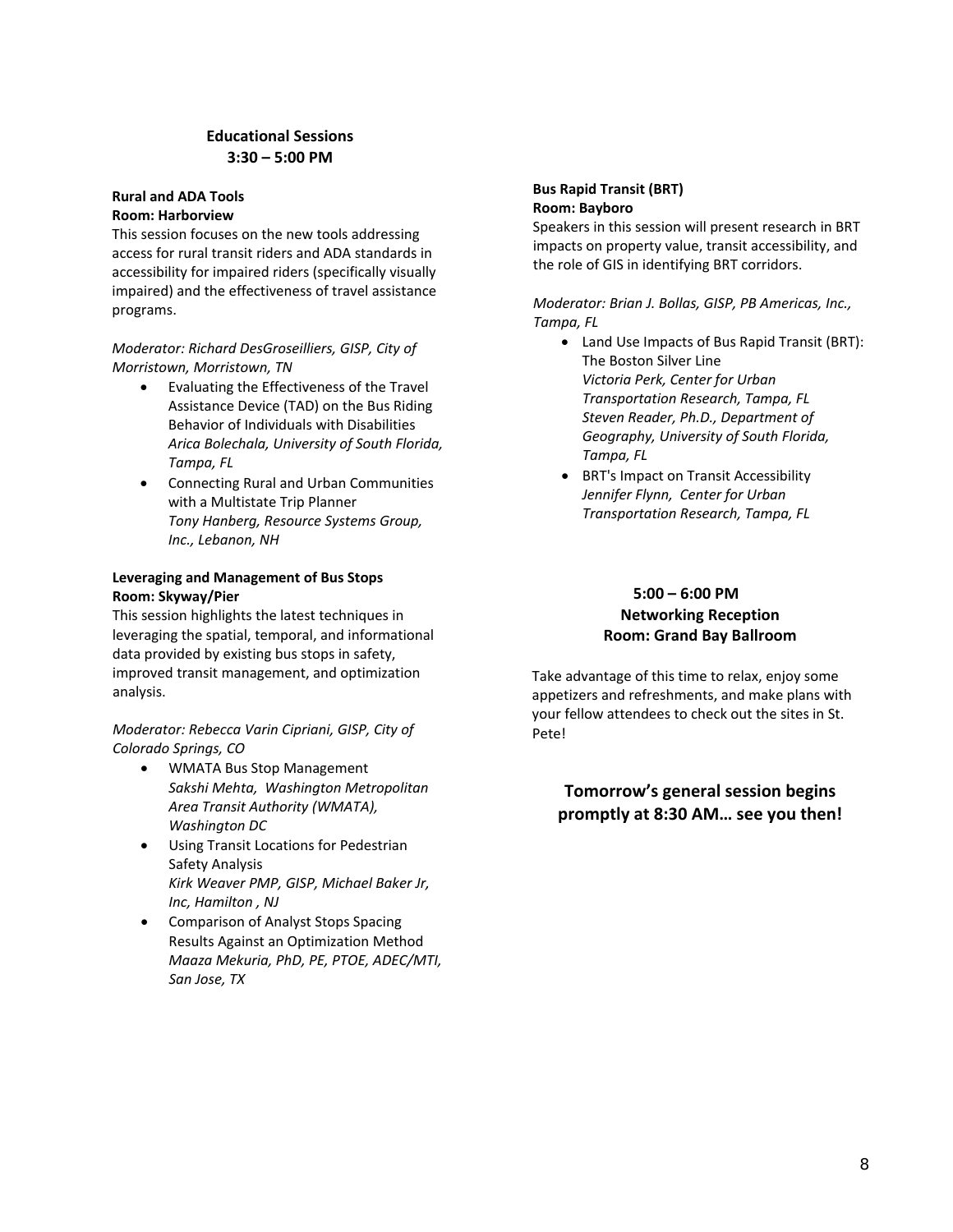# **Thursday, September 15, 2011**

**8:30 – 10:00 AM General Session ‐** *Open Trip Planner: Open Source Multimodal Trip Planner* **Room: Grand Bay Ballroom**

The conference is pleased to welcome David Emory and Kevin Webb as our keynote speakers today. Their presentation will focus on the use of open trip planner and the role and benefits of open source multimodal trip planner in public transportation.

The OpenTripPlanner (OTP) project is an international effort to create a flagship open source platform for multimodal trip planning and analysis. As free and open source software, OTP can be freely downloaded, deployed, and modified by anyone, and is optimized for use with open data sources and standards such as OpenStreetMap for base network data and the General Transit Feed Specification (GTFS) for transit system data. OTP was established in the summer of 2009 to bring together a number of previously independent open source trip planning projects into a unified effort, and the project and its associated development community have since grown rapidly. In addition to the U.S. there are now live OTP deployments in Canada, Poland, India, Spain, Ireland, and Israel, and later this fall, Portland's TriMet will formally launch a beta trip planning application built entirely on the OpenTripPlanner platform and open data sources, marking the first official deployment of a fully open source / open data trip planner by a major U.S. transit agency. This keynote session will provide an overview of OTP's history and current capabilities, including live demos, as well as a roadmap for development of the project going forward.

*David Emory brings professional experience in both technology and urban planning to OpenPlans Transportation, where he is helping to guide development of the OpenTripPlanner project. Previously, he worked for the Atlanta Regional Commission, where he supported the transit policy and coordination effort for a 20‐county area. At OpenPlans Transportation, he will serve as a bridge between the development side of OpenTripPlanner and its growing community of users in the transportation field.*

*David received a Bachelor's degree in Computer Science from Brown University and a Master's in City* *and Regional Planning from Georgia Tech. He is a member of the American Institute of Certified Planners.*

*Kevin Webb is the Project and Product Manager for Trip Planning and System Maps at OpenPlans in Washington, DC. Kevin manages projects with the Atlanta Regional Commission, Oregon Metro, Sound Transit, and other forward‐thinking public agencies. He also oversees the OpenTripPlanner community and engages in OpenPlans' other activities at the intersection of Gov 2.0 and transportation.*

*Kevin joined OpenPlans from the Sunlight Foundation where he led development of Subsidyscope, a tool for tracking and analyzing Federal subsidies across various industries and prior to that worked with Bank of America and the MIT Media Lab on models for future online banking. Kevin earned his BA in Environmental Studies and Urban Planning at UNC Chapel Hill.*

#### **Educational Sessions 10:30 AM – 12:00 Noon**

#### **Developing Data Infrastructure Room: Harborview**

This session will cover system implementation strategies that support transit agencies.

*Moderator: Ed Wells, GISP, Washington Metropolitan Area Transit Authority (WMATA), Washington, DC*

- Constructing WMATA's Enterprise Transit GIS: Strategy, Action, Issues *Ed Wells, GISP and Anurag Mehta, Washington Metropolitan Area Transit Authority (WMATA), Washington, DC*
- A Supported Web‐based Approach to Managing Data for Small Transit Agencies *Aaron Atrim, Trillium Solutions, Inc., Portland, OR*
- Leveraging Non‐spatial Transportation Information Systems in an Enterprise GIS Environment *Robert C Hudson, Jr, AICP, GISP, Photo Science, St Petersburg, FL*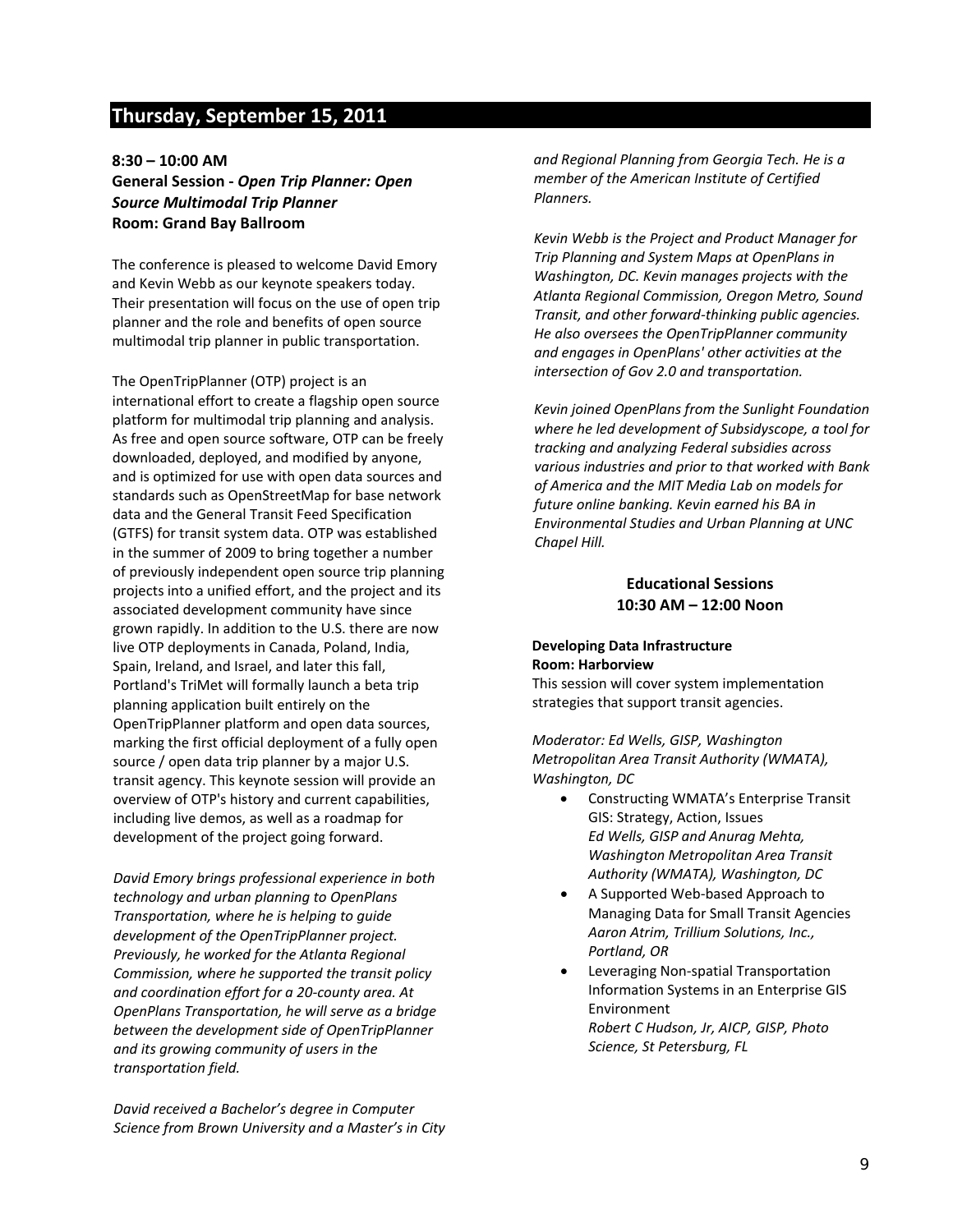#### **Modeling**

#### **Room: Skyway/Pier**

Design and "what if" scenarios are supported through spatial models, as demonstrated by the presentations in this session.

*Moderator: Robert Austin, PhD., GISP, City of Tampa, FL*

- Adventures in Transit PathFinding *Jim Lam, Caliper Corporation, Newton, MA*
- Modeling the Future Impact of a Proposed Street Car System on Urban Land Use *Elad Mokadi, University of Cincinnati, Cincinnati, OH*
- Infrastructure Conceptual Design: What Could Be in the Context of What Is *Christopher Andrews, MS, GISP, Autodesk Inc, San Rafael, CA*

#### **Transit Service Forecasting Room: Bayboro**

Transit service forecasting is used in the public transit planning process to help build better transit networks. This session will highlight two models that use forecasting to improve transit networks.

#### *Moderator: Rodney Bunner, Center for Urban Transportation Research, University of South Florida, Tampa, FL*

- Understanding Service Changes of Transit Agencies for Modeling the Bus Transit Network Evolution *Amr Mohammed, University of Toronto, Ontario, Canada*
- Parcel‐Based Transit Modeling: Enhancing the TBEST Modeling Framework with Parcel Level Demographic Data and Land‐Use Trip Attraction Capabilities *Rodney Bunner, Center For Urban Transportation Research, University of South Florida, Tampa, FL*

#### **12:00 – 1:30 PM Networking Luncheon Room: Grand Bay Ballroom**

**Enjoy a buffet luncheon with your fellow attendees.**

#### **Educational Sessions 1:30 – 3:00 PM**

# **Leverage Data**

#### **Room: Harborview**

Learn about the role of LEHD data; the expansion of GTFS data in support planning and operations; and the role of GIS and GPS in transit rider surveying in this session.

- LEHD OnTheMap Data *Bruce Spear, PhD. Cambridge Systematics, Inc., Cambridge, MA*
- Opportunities to Expand the GTFS to Support Planning and Operations *Martin Catala, Center for Urban Transportation Research, Tampa, FL*
- The Role of Geographic Information Systems in Transit Development Planning *Justin Begley and Chris Cochran, USF Center for Urban Transportation Research, Tampa, FL*

#### **Tools and Techniques Room: Bayboro**

This session will highlight the use of GIS technology tools to improve system performance.

*Moderator: Ed Wells, GISP, Washington Metropolitan Area Transit Authority (WMATA), Washington, DC*

- GIS for Better Operational Performance and Service Delivery ‐ GeoTransit Planner *Colleen Schelde and Jakob Mortensen, GeoManagement A/S, Charlottenlund, Denmark*
- Linear Referencing System in Transit Agency *Anurag Mehta, Washington Metropolitan Area Transit Authority (WMATA), Washington DC*
- Model Builder™, Marketing, and Money *Shannon Haney, Hillsborough Area Regional Transit, Tampa, FL*

#### 3:00 – 3:30 PM

Enjoy some snacks and refreshments prior to the closing session!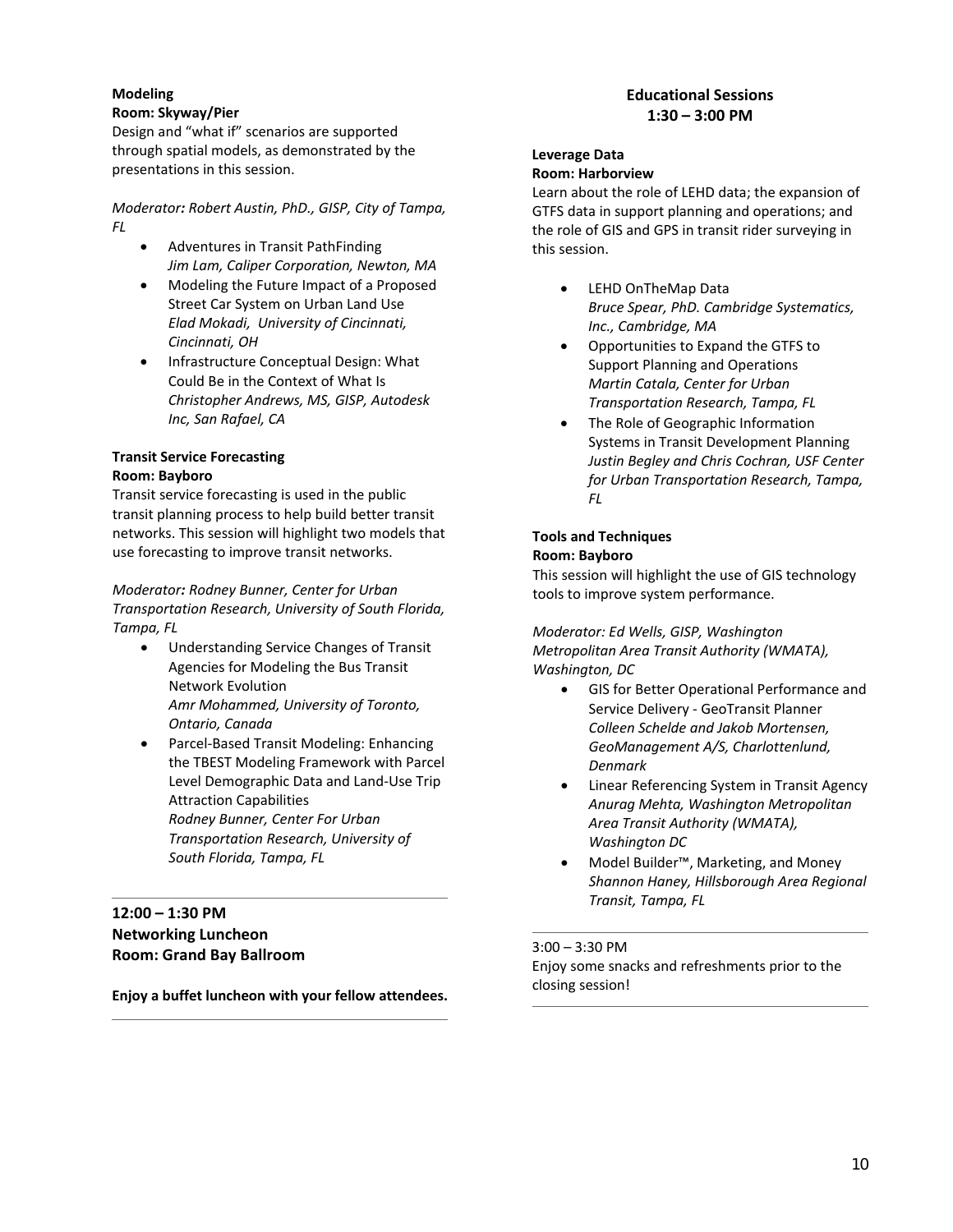#### **3:30 – 4:00 PM Closing General Session ‐ The Future of the GIS in Transit Clearinghouse Room: Grand Bay Ballroom**

*Moderator: Martin Catala, Center for Urban Transportation Research, Tampa, FL* 

This closing session will discuss the future of the Transit GIS Clearinghouse and opportunities for the clearinghouse to better service the GIS community.

#### **CONFERENCE PROCEEDINGS**

**Speakers are asked to submit papers for the Conference Proceedings. All attendees will receive an email notification when the Proceedings are completed.** 

# **Exhibitors & Sponsors**

The GIS in Transportation Conference is your opportunity to connect with the companies that provide products and services to help you do your job. Make sure to set aside time to visit with the exhibitors attending the conference.

#### **Exhibit Hall Schedule:**

Wednesday, September 14, 2011 9:30 am – Beverage Break and Exhibit Hall Opening 9:30 am – 6:00 pm Exhibit Hours 3:00 – 3:30 pm Beverage Break in Exhibit Hall 5:00 – 6:00pm Networking Reception

Thursday, September 15, 2011 10:00 am – 1:30 pm Exhibit Hall Hours 10:00am – 10:30 am – Break in Exhibit Hall 12:00 – 1:30 pm – Lunch & Break in Exhibit Hall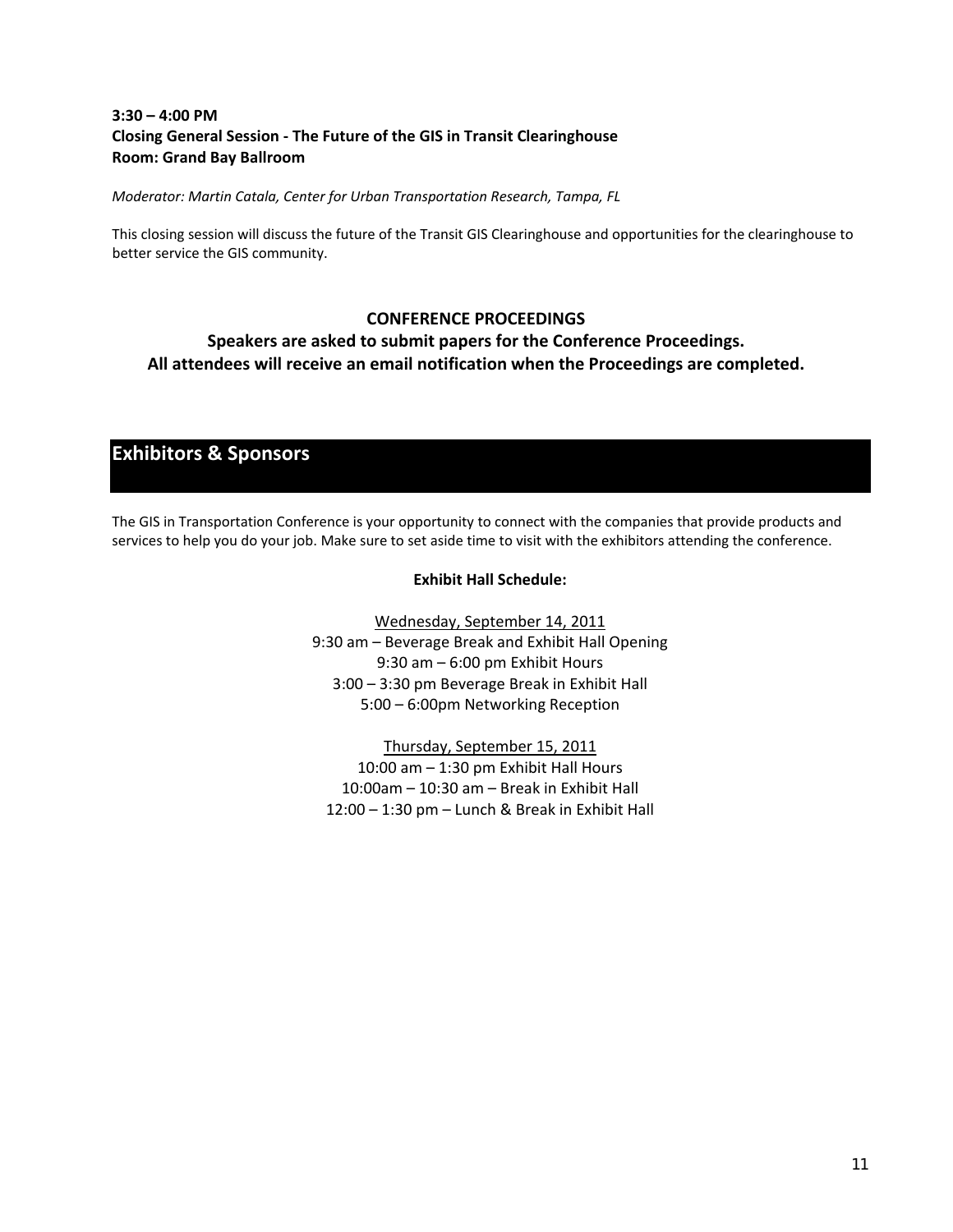# **Directory**

### **Caliper Corporation**

1172 Beacon St, 3<sup>rd</sup> Flr, Newton, MA 02461 Tel: (617) 527‐4700 Fax: (617) 527‐5113 www.caliper.com sales@caliper.com, info@caliper.com

**Caliper Corporation** was founded in 1983, Caliper is the only large U.S. owned and operated developer of transportation planning and traffic simulation software. Caliper is recognized worldwide as a leader and innovator in the development of transportation analysis and GIS software, with more than ten thousand transportation users in more than 70 countries. Caliper is the producer of TransCAD and TransModeler planning and simulation software packages.

## **Data Transfer Solutions, LLC**

3680 Avalon Park Blvd, Ste 200, Orlando, FL 32828 Tel: (407) 382‐5222 Fax: (407) 382‐5420 www.dtsgis.com aibaugh@dtsgis.com.com

**Data Transfer Solutions, LLC** is a system integrator and technology‐based business that focuses on innovative technical solutions to facilitate efficient decision-making through custom geographic information systems (GIS), asset management, web programming, database, business process review and multimedia‐driven applications. Our experience with analysis, development, and production makes it possible for us to deliver effective solutions uniquely tailored to our clients needs.

#### **Esri**

380 New York St, Redlands, CA 92373 (909) 793‐2853 www.esri.com tbills@esri.com

**Esri** is the world leader in Transportation GIS software with solutions that help create, visualize and analyze information more effectively, leading to greater productivity and quicker return on investment. ESRI transit GIS solutions unlock the spatial component of your data allowing you to quickly make the best decisions. www.esri.com/transit

# **GeoManagement A/S**

Jaegersborg Alle' 4, Charlottenlund 2920, Denmark www.geomanagement.dk colleens@geomanagement.dk

**GeoManagement** is an international company providing advanced solutions for public transit planning, scheduling, and operations based on standard applications from Informi GIS and ArcGIS software from Esri. With the GeoTransit Planner map‐based interface you can do the following:

- Add new bus stops
- Edit bus stops
- Import existing bus stop data
- Calculate routes (distance between bus stops)
- Import and integrate with existing Scheduling data
- Build and optimize your transit routes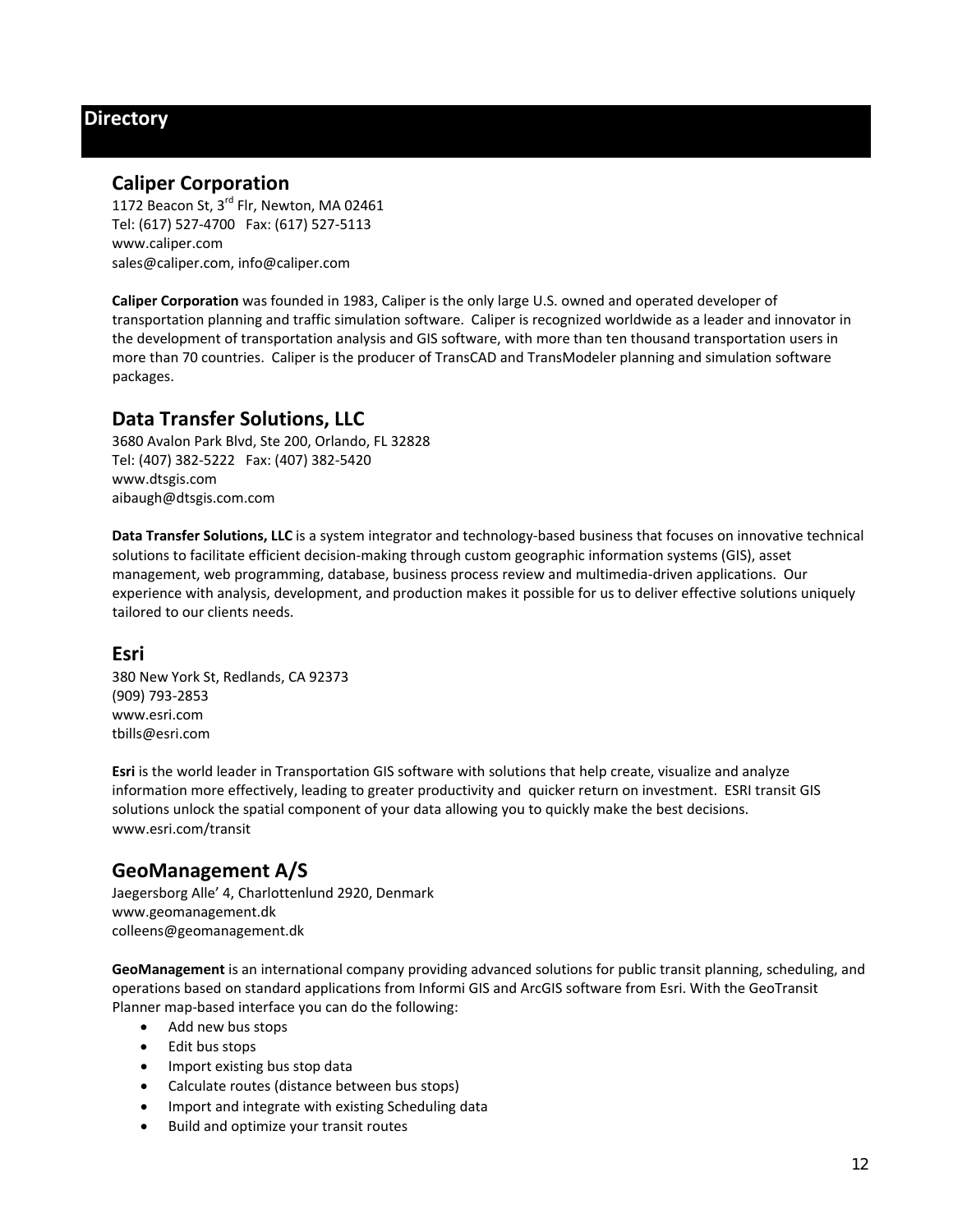# **Trapeze Group**

5800 Explorer Drive, 5<sup>th</sup> Fl, Mississauga, ON, L4W 5K9, Canada (905) 629‐8727 www.trapezegroup.com Ben.Dvoracek@trapezegroup.com

**Trapeze Group** delivers solutions that consider the full 360 degrees of passenger transport. Whether addressing the needs of a single department, an entire organization, or the community, Trapeze provides some of the most advanced software, intelligent transportation systems (ITS) and mobile technologies in the industry. Hundreds of government and commercial organizations across Europe, North America and Asia Pacific have turned to Trapeze to realize efficiencies, enhance the quality and scope of their services, and safely transport more people with less cost. Visit www.trapezegroup.com.

# **Thanks for Coming!**